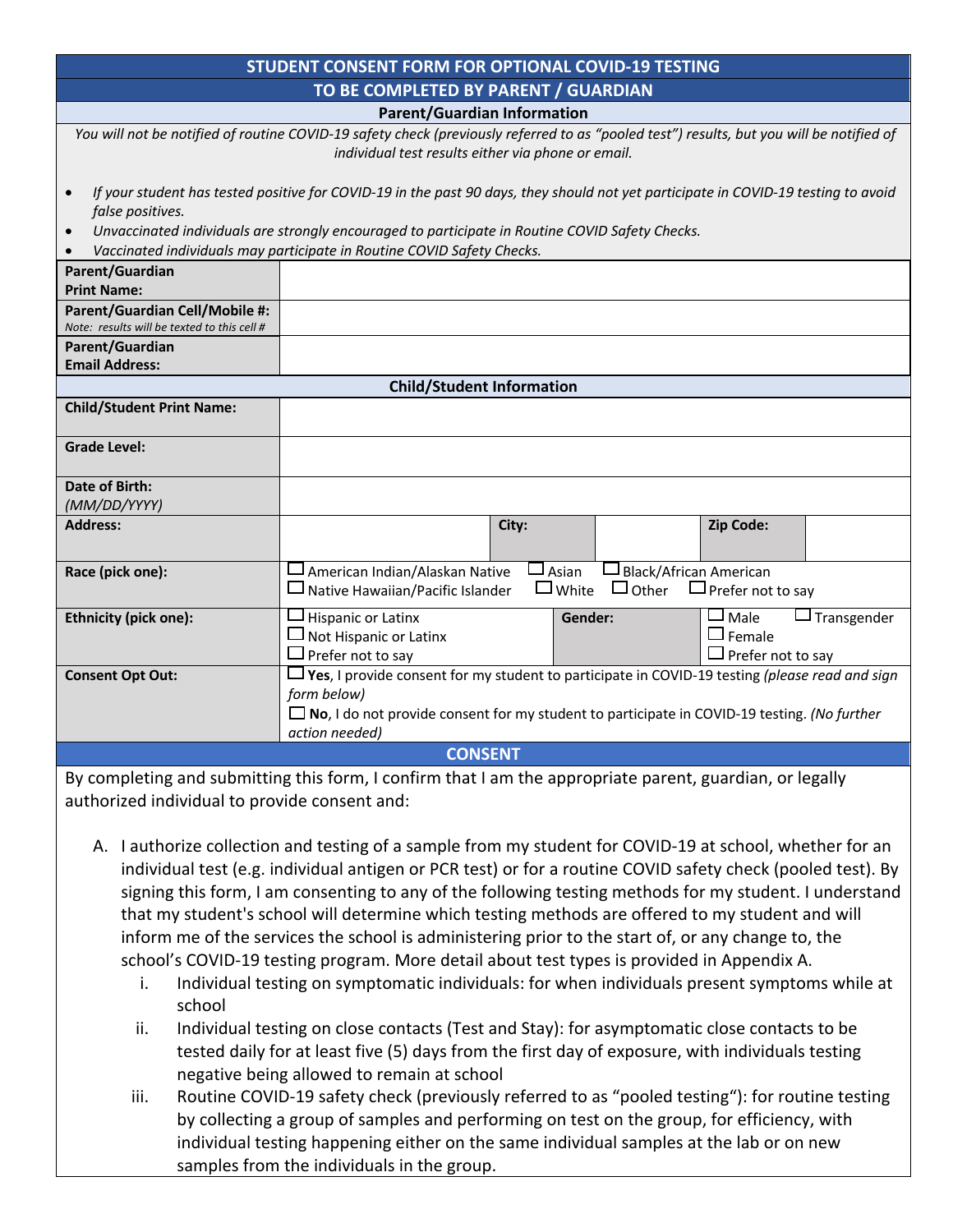- B. I understand that all sample types will be non-invasive, short nasal swabs or saliva samples.
- C. I understand that a routine COVID-19 safety check (previously referred to as as pooled testing) may yield individual results, and that my student's individual results within a safety check may not be shared with me. However, I understand and agree that my student's personal health information and personally identifiable information from education records may be entered into the testing provider's technology platform to assist with tracking safety check testing and identifying individuals in need of individual follow-up testing.
- D. I understand that I will be notified about the results of any individual test for COVID-19 performed on my student.
- E. I understand that there is the potential for a false positive or false negative COVID-19 test result, no matter the kind of testing being performed. Given the potential for a false negative, I understand that my student should continue to follow all COVID-19 safety guidance, and follow school protocols for isolating and testing in the event the student develops symptoms of COVID-19.
- F. I understand that staff administering all COVID-19 testing have received training on safe and proper test administration. I agree that neither the test administrator nor Blessed Sacrament School, nor any of its trustees, officers, employees, or organization sponsors are liable for any accident or injuries that may occur from participation in the COVID-19 testing program.
- G. I understand that my student **must** stay home if feeling unwell. I acknowledge that a positive **individual** test result is an indication that my student must stay home from school, self-isolate, and continue wearing a mask or face covering as directed in an effort to avoid infecting others.
- H. I understand the school system is not acting as my student's medical provider, this testing does not replace treatment by my student's medical provider, and I assume complete and full responsibility to take appropriate action with regards to my student's test results. I agree I will seek medical advice, care and treatment from my student's medical provider if I have questions or concerns, or if their condition worsens. I understand I am financially responsible for any care my student receives from their healthcare provider.
- I. I understand that COVID-19 testing may create protected health information (PHI) and other personally identifiable information of the student, and such information will only be accessed, used, and disclosed in accordance with HIPAA and applicable law. Pursuant to 45 CFR 164.524(c)(3), I authorize and direct the testing provider to transmit such PHI to my student's school, the Massachusetts Department of Public Health, the Massachusetts Executive Office of Health and Human Services, and the testing laboratory. I further understand that PHI may be disclosed to the Executive Office of Health and Human Services and any other party, as authorized under HIPAA.
- J. I understand that participation in COVID-19 testing may require the school to disclose my student's identity, demographic, and contact information from education records to the testing provider and may require the school to disclose my student's identity, demographic, and contact information from education records to the Massachusetts Department of Public Health. Pursuant to FERPA, 34 CFR 99.30, I authorize my school to disclose such personally identifiable information (PII) as is required for my student to participate in COVID-19 testing.
- K. I understand that authorizing these COVID-19 tests for my student is optional and that I can refuse to give this authorization, in which case, my student will not be tested.
- L. I understand that I can change my mind and cancel this permission at any time, but that such cancellation is forward-looking only, and will not affect information previously released. To cancel this permission for COVID-19 testing, I need to contact Nurse Dawn Fitzgerald.
- M. I authorize the testing provider and/or the Massachusetts Department of Public Health to monitor aspects of the COVID-19 virus, such as tracking viral mutations, by analyzing positive sample(s) for epidemiological and public health purposes. Results of such analyses will not be personally identifiable nor create personally identifiable information.

I, the undersigned, have been informed about the COVID-19 test purpose, procedures, possible benefits and risks, and I have received a copy of this Informed Consent. I have been given the opportunity to ask questions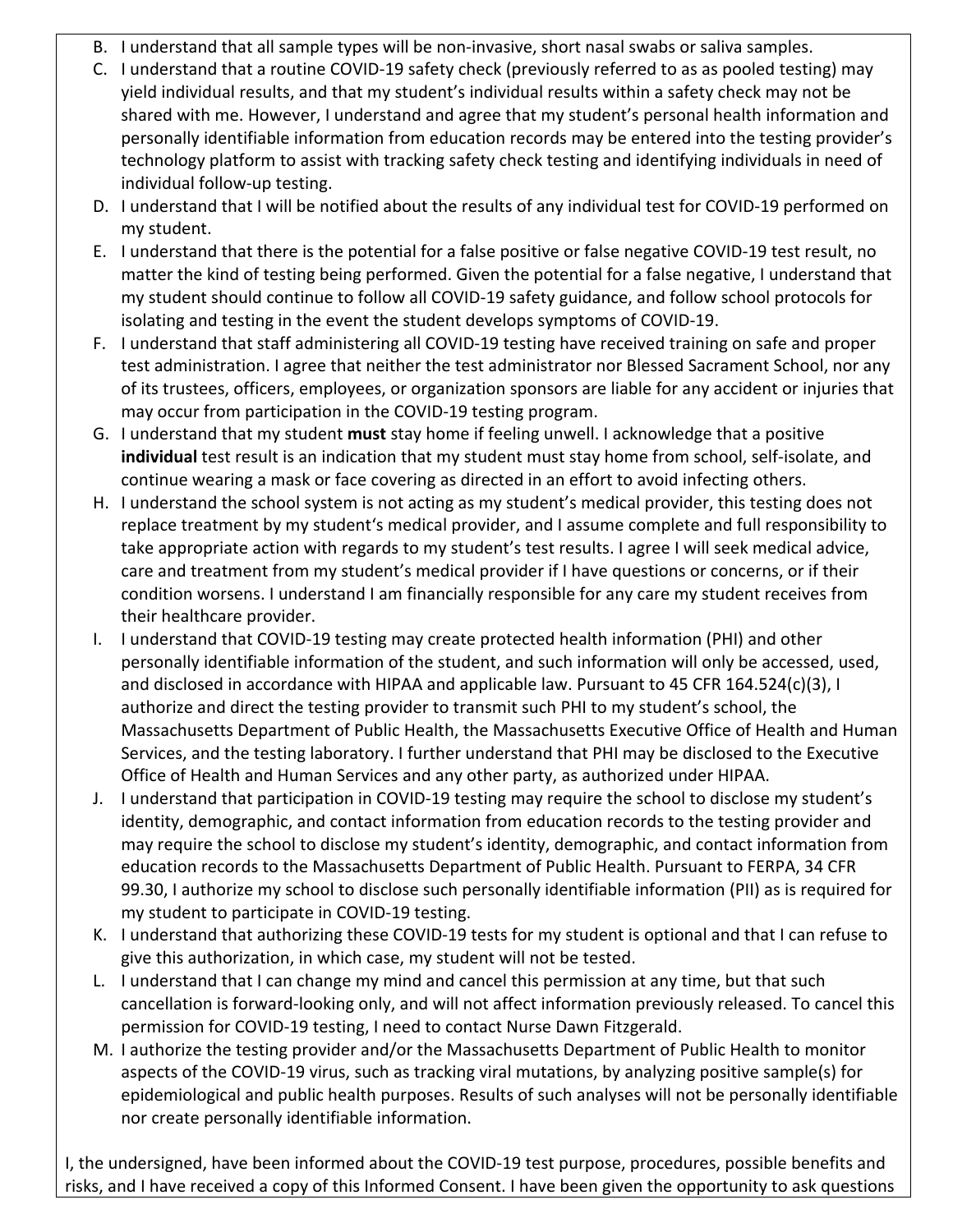| before I sign, and I have been told that I can ask additional questions at any time. I voluntarily agree to this |  |       |  |
|------------------------------------------------------------------------------------------------------------------|--|-------|--|
| testing for COVID-19 for my student.                                                                             |  |       |  |
| Signature of Parent/ Guardian:                                                                                   |  | Date: |  |